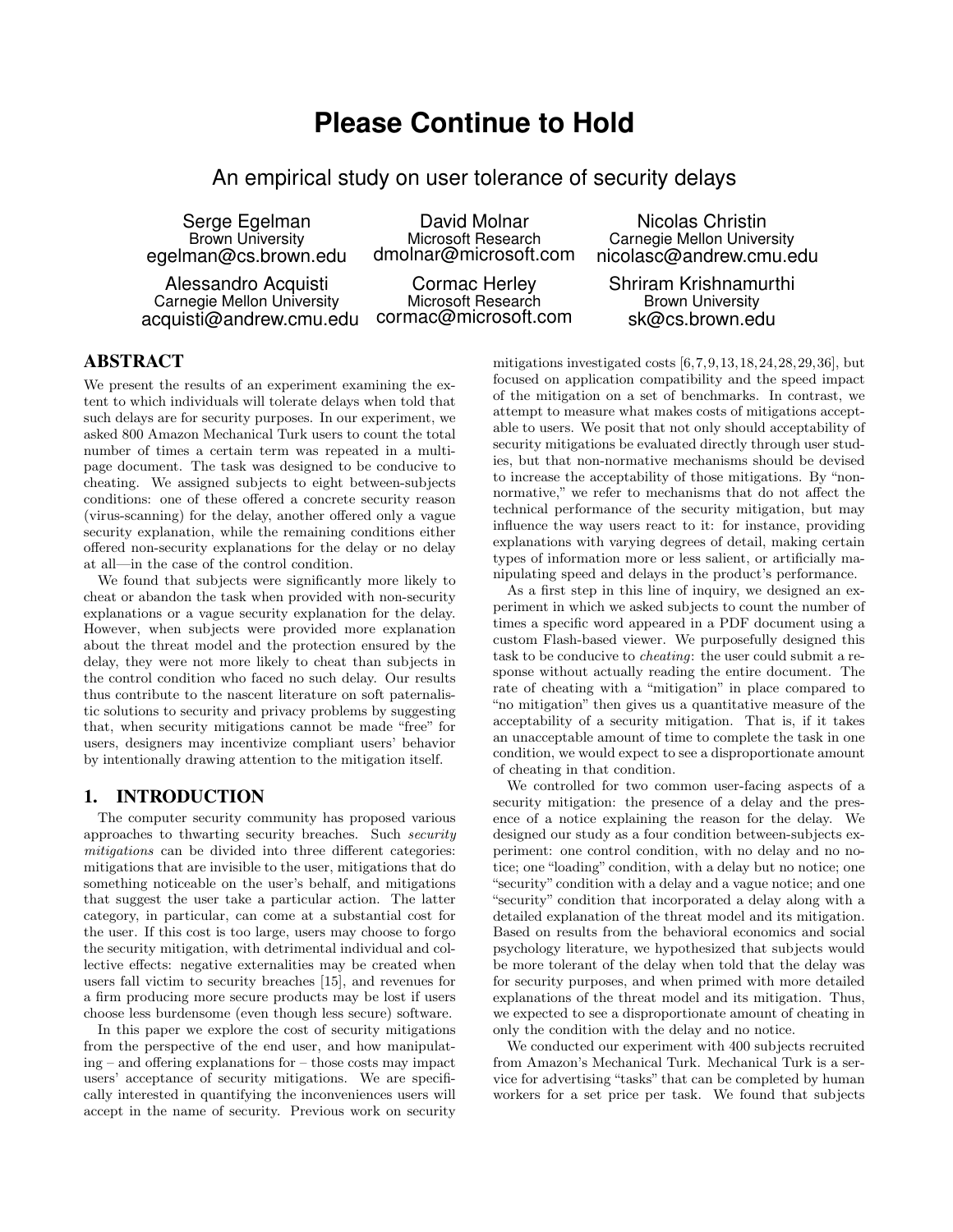were significantly more likely to cheat or abandon the task when provided no explanation or a vague security explanation for the delay. However, when subjects were provided more explanation about the threat model and the protection ensured by the delay, they were not more likely to cheat than subjects in the control condition who faced no such delay. Thus, when subjects were primed for security and the delays supported the security priming, subjects were compliant.

After performing our initial experiment, several open questions remained regarding how participants would behave when given an unambiguous non-security explanation for the delay versus the vague explanation. Likewise, we wanted to examine the extent to which priming our participants for security influenced our results. To answer these questions, we recruited an additional 400 subjects who were assigned to four new conditions. Thus, this paper reports on a user study with 800 total subjects.

Our findings suggest that if a delay is necessary due to a security mitigation, then the mitigation may be more acceptable to users if they are told of the threat model and how the mitigation protects them. This advice may sound counterintuitive, given that most security mitigations intentionally do not make themselves visible to the user unless an attack occurs, and perhaps not even then. For example, Windows programs do not usually employ pop-ups to inform users that address space randomization is being used or that stack canaries are being inserted. On the other hand, many anti-virus programs do explicitly warn the user when a scan is in progress, which may incur significant delays to user operations. There is therefore a tension between security which is "invisible," and measures made explicit "for security reasons." In this paper, we attempt to better characterize these tensions by providing empirical evidence. Our work shows that user studies of security mitigations shed important light on the acceptability of mitigations in contexts not well served by previous approaches. In this regard, our results contribute to the nascent literature on soft paternalistic solutions to security and privacy problems.

Our approach side-steps the question of "is  $X\%$  overhead" on this benchmark a lot or a little?" by placing the userfacing aspects of the mitigation directly in the context in which they are experienced by users. Because the technical aspects of the actual mitigation can be abstracted away, these types of user studies can be generalized to yield actionable findings for multiple types of security mitigations. Therefore, we believe user studies are an important addition to traditional benchmarking and application compatibility analysis for evaluating security mitigations. Our experience with Mechanical Turk shows that these studies can be carried out at modest cost even with hundreds of users. We hope this will encourage others to perform such studies as part of the process for evaluating future security mitigations.

## 2. BACKGROUND

Our work responds to and is informed by traditions from computer security, behavioral economics, human-computer interaction/computer-supported collaborative work, and psychology. We now discuss background from each of these communities in detail.

Computer Security. Security mitigations are features of an application or operating system that make it more difficult for an adversary to take control of a victim's computer, even when the victim's software has a bug such as a buffer overflow. The value of a security mitigation is that it trades speed and application compatibility for increased attack difficulty, without requiring the defender to have detailed, specific knowledge of the attack in advance. This tradeoff is attractive because finding all bugs in computer software or enumerating specific attacks ahead of time is incredibly difficult.

The computer security community has a long list of proposed mitigations stretching over more than fifteen years. Classic examples include stack canaries [7,13], address space layout randomization [28], automatic bounds checking [6, 18], and non-executable memory [24,28]. More recent examples include software changes such as Nozzle [29], or efficient software fault isolation for x86 and x64 architectures [23,36], and hardware changes such as those found in Raksha [9] or SmashGuard [27]. Anti-virus software can also be viewed in this category, and it has been undeniably successful commercially.

In the evaluation section of every proposal of which we are aware, the cost of a mitigation is evaluated along two axes: the loss in speed on benchmarks and the impact on application compatibility. Application compatibility is an important consideration, but one which we do not address in this work. Another increasingly important phenomenon is that adversaries can develop reliable methods for bypassing mitigations [11]; once such bypasses are found, users pay the cost of the mitigation but receive no benefit against sophisticated adversaries.

Even so, a major part of discussions on adoption from the earliest mitigations to the present centers on whether a specific speed impact is "too much," as measured on a set of benchmarks. The key problem we address is that measuring speed on benchmarks is merely a proxy for measuring user acceptance of a mitigation. Clearly, if there is no speed impact from adopting a mitigation, the experience of the user with the mitigation is indistinguishable from the original experience in the common case where no attack is present. Therefore the mitigation will be acceptable.

Unfortunately, in most cases security mitigations cannot be made "free." The computer security community has then historically proceeded to the difficult question: "is the speed impact of the mitigation on these benchmarks acceptable?" Complicating the question is the fact that "acceptance" means different things in different scenarios. For example, an additional 50 milliseconds to load a web page may lead to a significant loss in revenue for a web site. An additional hour added to a batch job, which normally takes a year, may not be noticed. While research has been done to examine the wait times that most Internet users will tolerate [14,26], none of these studies specifically addressed security explanations for these delays.

Behavioral Economics, Usability, and Soft Paternalism. Our contribution can be related to the nascent literature on the application of soft paternalistic approaches [22,34] to privacy [2,35] and security [5] problems. In recent years, there has been growing interest in understanding the psychological motives, as well as the possible cognitive and behavioral biases, that affect privacy [1] and security [3, 31] decision making. In parallel, the computer science community has started investigating how to make privacy and security systems more usable [8]. These streams of research converge when lessons derived from the behavioral economics, decision research, or psychological literatures are incorpo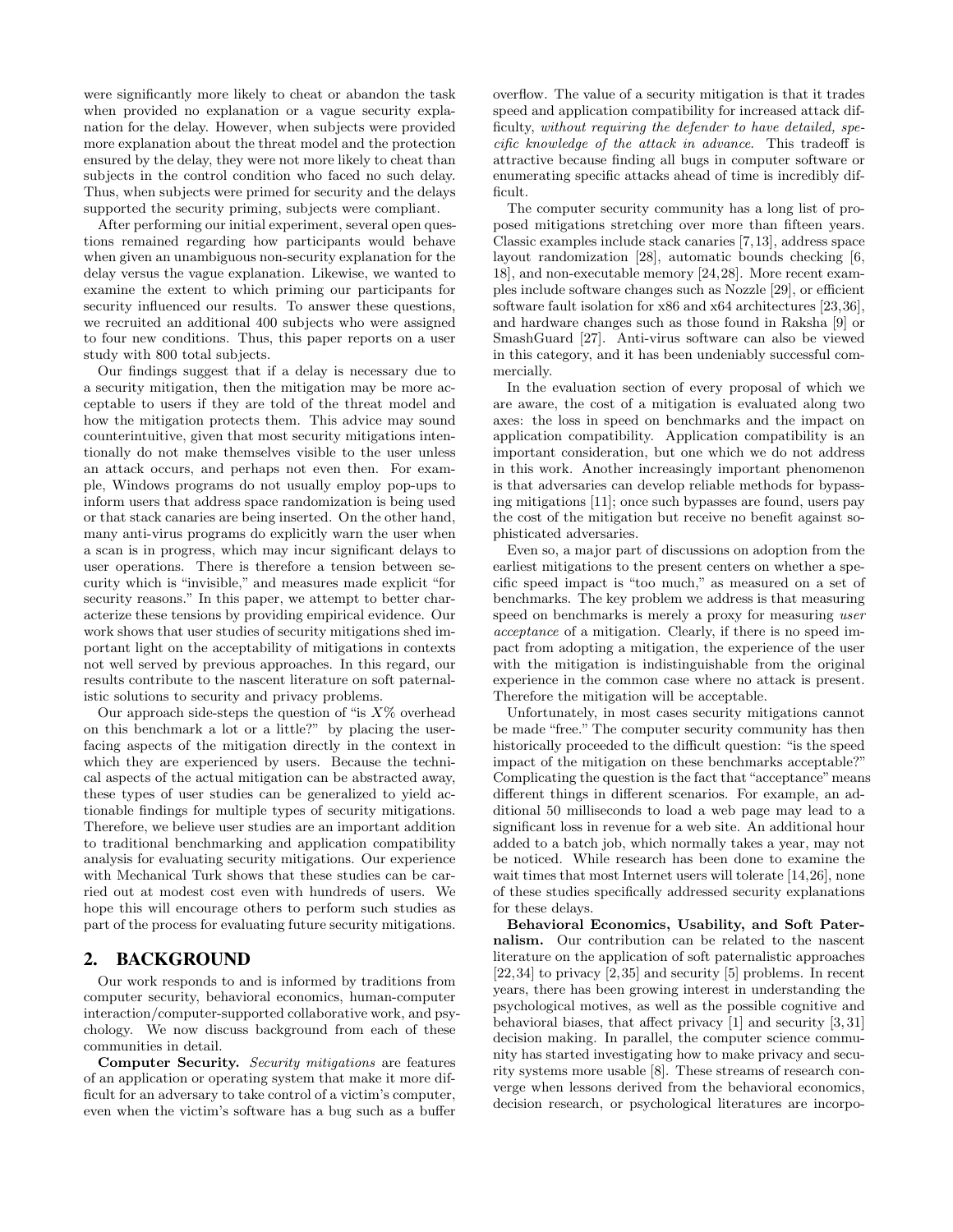rated into the design of systems that take into account systematic biases that affect our decision making in information security. These approaches do not merely aim at making systems more usable, but to actually anticipate known and costly biases – and sometimes even exploit those biases in manners that nudge users towards certain choices, without limiting their freedom [22, 34]. Some specific examples include providing salient information [35], creating interactive audited dialogs [5], and better conveying risks to non-experts [3].

Psychology. Milgram explored the role of obedience to authority in his seminal 1963 experiment. He concluded that people are generally compliant with requests—however bizarre or nonsensical—when those requests come from people in positions of authority [25]. While work on obedience to computer security mitigations has some parallels, our work differs in that our requests did not come from a human being in a position of authority. Our experiment tests a hypothesis related, in part, to the results of a famous experiment by Langer, Blank, and Chanowitz [21]. In their series of experiments, they showed that even "placebic" information provided in the form of explanation, or reason for a request, was sufficient to generate compliance with a request, even though the reason itself conveyed no actual information. In our experiments, we tested whether providing an explanation for the security delays in loading pages would, in fact, increase the likelihood that subjects would comply with the security mitigation.

## 3. METHODOLOGY

We conducted an experiment using Mechanical Turk to examine whether people would put up with an inconvenience if they were told it was for security purposes. We conducted our experiment with two cohorts of 400 participants each, for a total of 800 participants. In this section we describe the study environment and the initial four conditions that we created. In Section 4 we present our results and our rationale for adding the second cohort of 400 participants, including the motivations for the additional four experimental conditions that we created.

Researchers have recently begun using Mechanical Turk as a way to quickly perform large-scale human subjects experiments for very little cost [19]. In 2009, Ross et al. performed a series of surveys using Mechanical Turk and concluded that the demographics do not significantly differ from the population of U.S. Internet users [30]. In 2009, Jakobsson performed an experiment to study the quality of work produced by Mechanical Turk users. He commissioned a survey using Mechanical Turk as well as an identical one using an "established, independent survey company" and found no significant differences between the two participant pools [17].

We created a task wherein we told study subjects that they were beta testing a new web-based document viewer, SuperViewer (Figure 1). When first launching SuperViewer, all subjects saw a progress bar that took ten seconds to load before displaying the first page of the document. Those in the Control condition never saw this progress bar again, while those in the three experimental conditions repeatedly saw this progress bar each time they viewed a new page of the document (i.e., they had to wait ten seconds each time they turned to a new page). The three experimental conditions differed based on the text used to explain the reason for the progress bar.



Figure 1: Screenshots of the SuperViewer interface. Subjects were able to change pages using the arrow buttons. The above image shows the loading screen that all subjects saw when first launching Super-Viewer; subjects in the control condition never saw this screen again, while those in the experimental conditions repeatedly saw it on every page. The page number indicator was subsequently removed after our pilot studies.

For the task itself, we asked subjects to read a document using SuperViewer. We told subjects that to receive payment, they must report the frequency that a particular word occurred in that document. Thus, they would have to read the entire document in order to accurately answer the question. SuperViewer features a very basic interface: two buttons for navigating forward and backward in the document, which forced subjects to view the document pages in order. Likewise, there was no "search" functionality, otherwise completing the task would have been trivial. One goal of this task was to make it appear indistinguishable from other nonresearch Mechanical Turk tasks (e.g., product categorization, image labeling, etc.). Thus, if subjects did not believe they were engaged in a research study for the public good, they may have been more inclined to "cheat." We defined cheating as submitting a response to receive credit without using SuperViewer to read the entire document (e.g., read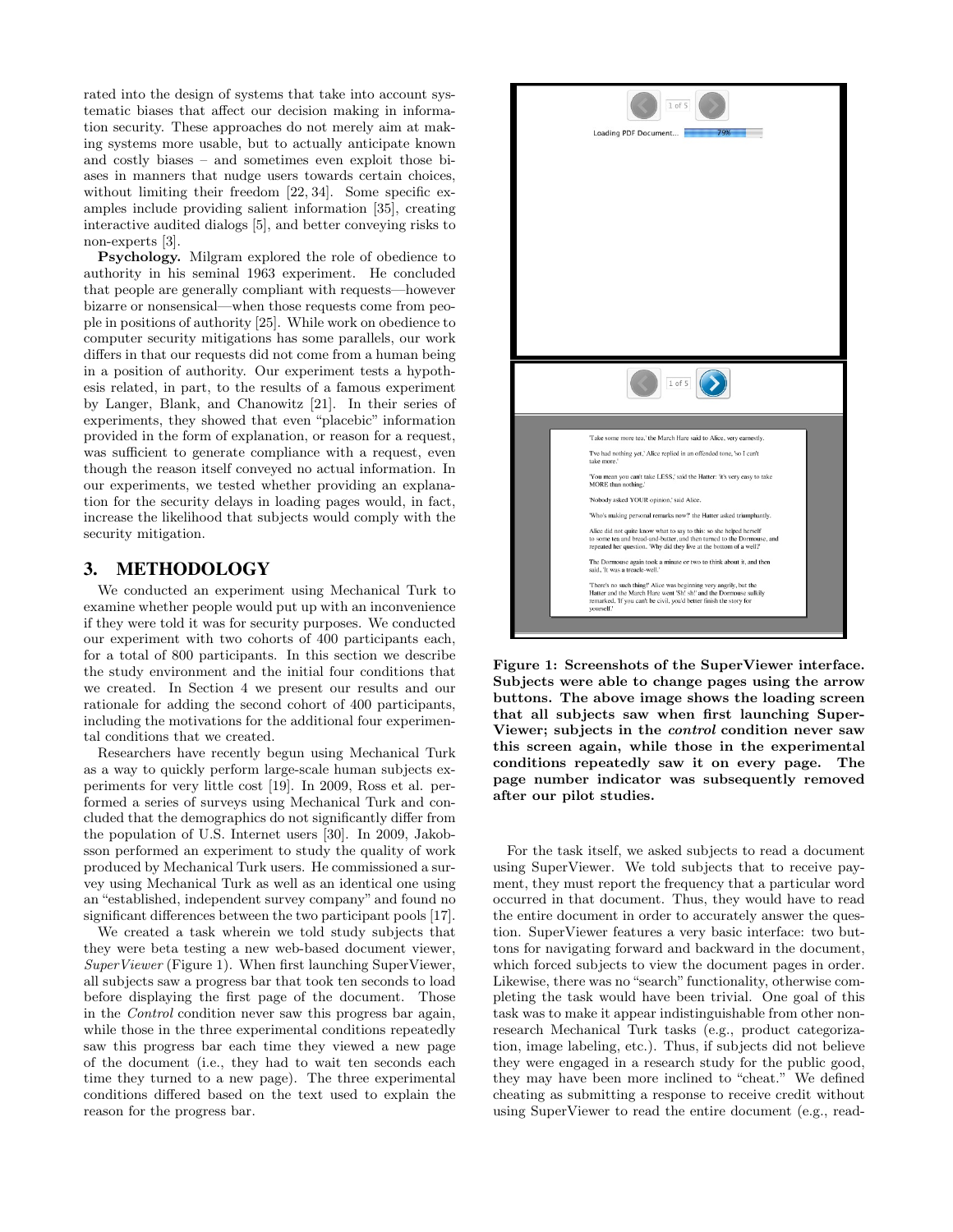ing part or none of the document). Our main interest was to examine whether subjects' cheating varied based on the four between-group conditions we created:

- Control SuperViewer was launched when subjects clicked a button. Immediately after launching, a progress bar was displayed for ten seconds with the label, "Loading." After this ten second period, the first page of the document was displayed. Subjects could change pages in the document by clicking one of two arrow buttons. Thus, subjects were forced to view pages in order.
- Loading This condition was identical to the  $Con$ trol condition, with one exception: when advancing to a subsequent page after the first, an additional ten second progress bar—also labeled "loading"—was displayed before subjects were allowed to view the next page. Subjects only saw these progress bars once for each new page; subjects would not see a progress bar again when flipping to a previously viewed page. The purpose of this condition was to examine whether study subjects would tolerate an unknown delay or whether they would cheat by quitting the task early and reporting an incorrect word frequency.
- Security This condition was identical to the  $Load$ ing condition, with one exception: the label on the progress bar was changed from "Loading" to "Performing security scan." The purpose of this condition was to examine whether study subjects would tolerate a delay when they were told it was for security purposes or if they would cheat by quitting the task early and reporting an incorrect word frequency.
- SecPrimed This condition was identical to the  $Se$ curity condition, with one exception: prior to launching SuperViewer, subjects were informed of the danger of viruses embedded in online documents and that SuperViewer scans documents for their protection. The purpose of this condition was to examine whether subjects were any less likely to cheat if they understood why the "security scan" was being performed, or if simply performing an ambiguous security function was reason enough (as was the case in the Security condition).

Prior to launching the SuperViewer applet, subjects were shown a page of information about the software (Figure 2). The main purpose of this page was to prime those in the SecPrimed condition to security concerns and to convince them that the software was protecting them against a legitimate threat model. In order to balance all of the conditions in terms of total workload required of our subjects—the total amount of text to read—we added a placebo text page for those in the other three conditions.

In order to determine whether our subjects cheated during the experiment, we recorded the number of unique document pages they viewed, the total number of pages viewed, the time it took them between opening the document and submitting their response, and the numerical response that they submitted.

Upon completing the initial experiment, we invited subjects to complete a survey based on their experiences using SuperViewer in exchange for a bonus payment. The first



Figure 2: Screenshot of the instructions subjects saw before launching SuperViewer. The image above was seen by those in the Control, Loading, and Security conditions. The image below was seen by those in the SecPrimed condition.

page of the survey asked subjects about their overall opinions of SuperViewer and the factors that influenced those opinions: color, look and feel, ease of use, speed, and security features, each rated using a 5-point Likert scale. The second page of the survey contained questions about subjects' risk perceptions, both when they used SuperViewer during the experiment, as well as when performing other activities on their computers (e.g., browsing the web, reading email, downloading files, etc.). The third page of the survey contained questions about what anti-virus software the subjects currently used, as well as the types of threats they believed said software guarded against. Finally, the fourth page of the survey featured demographic questions.

## 3.1 Pilot Studies

We decided to pilot our experiment using five pages from Alice in Wonderland as the document, and we used a version of SuperViewer written in Java. We offered to pay each participant \$0.05 to complete the task and we targeted 100 subjects, who were randomly assigned to the four conditions. Overall, we were underwhelmed at the rate of response to this task; it took us fifteen days to recruit 100 subjects. We decided that we needed to pay our subjects more, and so we created another 100 tasks, but this time paying \$0.11 per participant. This time it took us only six days to recruit 100 subjects.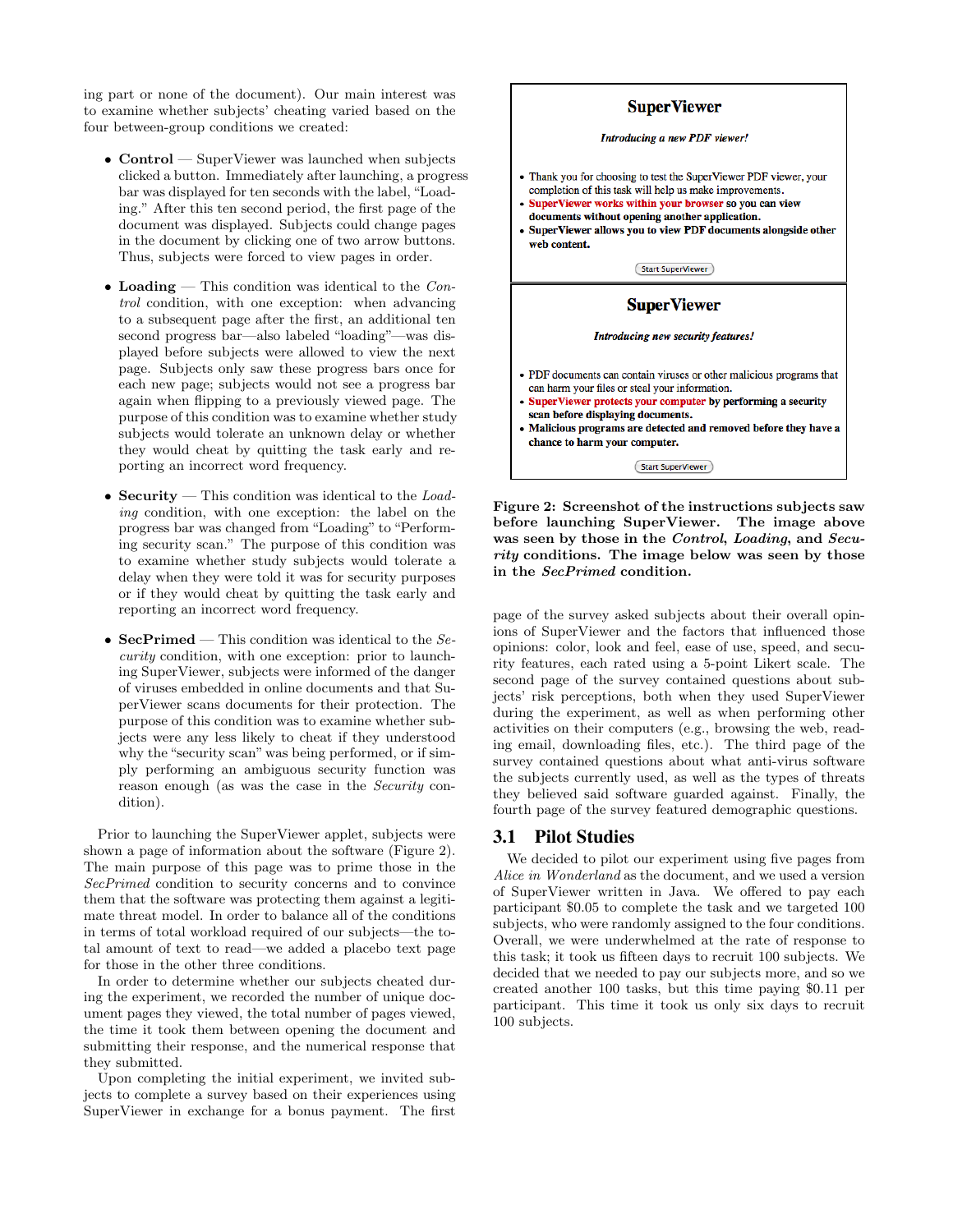While we had decided that we must pay subjects at least \$0.11 to complete this experiment in a timely manner, we discovered another potential caveat: several subjects had emailed us indicating that they could not load the viewer. In fact, while 200 people completed these pilot experiments, 355 others attempted to complete the task but were unsuccessful. Given that almost two thirds were unable to complete the task, we assumed that this was due to Java incompatibilities. Thus, we decided to rewrite SuperViewer in Flash.

We created a third pilot study to evaluate our Flash implementation. We recruited another 100 subjects and decided to pay them \$0.05, since we reasoned that with fewer technical incompatibilities from using Flash, we may receive an adequate participation rate with our original payment amount. Indeed, instead of taking fifteen days, using Flash allowed us to gather data from 100 subjects in just eight days. During the task itself, we asked subjects how many times the word "Hatter" occurred in the text, the correct answer being eight. Of our 100 subjects, only two clearly cheated, and each was in a different condition. We concluded that the task was too easy to perform, and therefore it would require an inordinate number of total subjects to get enough cheaters. Thus, we needed to make the task both longer and more frustrating; we changed the text from five pages of Alice in Wonderland to ten pages of Ulysses. The tenth page of the document only filled half a page, though we added a blank 11th page to indicate the end of the document. Because of this, we considered anyone who reached either page ten or eleven to have viewed the entire document.

The pilot versions of SuperViewer all displayed the current page number and the total number of pages in the document (Figure 1). By removing this status indicator, we reasoned that subjects will become more frustrated when they have no indication of when the task will end, and therefore, the observed effect size would be greater. Finally, we increased the payment to \$0.11 again, since we expected many more subjects to abandon the task without submitting any data, and therefore we needed a larger population.

## 4. ANALYSIS

A total of 800 Mechanical Turk users participated in our experiment between February 1st and April 5th, 2010. These subjects were randomly assigned to eight conditions. The first cohort of 400 subjects were assigned to the four experimental conditions outlined in Section 3. Three weeks later, we extended the experiment by recruiting a second cohort of 400 subjects and assigning them to four new conditions, which we describe and analyze in Section 4.2. The distribution of cheating across all eight conditions is presented in Figures 3 and 4. We observed several significant differences between the conditions. In this section we analyze these differences, both in terms of the number of people who cheated, as well as subjects' task performance.

## 4.1 Cheating

Subjects were required to read ten pages of Ulysses in order to answer the question, "how many times did the word said appear?" The correct answer was 23. We considered it cheating if a participant submitted an answer to this question without reading the entire ten pages. We hypothesized that subjects who had to wait for the progress bars to load before viewing subsequent pages would be significantly more



Figure 3: The number of participants who cheated in each of the four initial conditions. Because conditions were randomly assigned, the number of participants in each condition were not equal, which is why this data is graphed as a percentage. Overall, participants in the Control and SecPrimed conditions were significantly less likely to cheat than participants in the other two conditions.

likely to cheat than those in the *Control* condition. We further hypothesized that subjects who were told that this delay was for "security purposes" would be less likely to cheat than those who were not given an explanation for the delay (i.e., those in the Loading condition). Finally, we hypothesized that subjects who were given details of the threat model and the mitigation (i.e., the SecPrimed condition) would be just as likely to cheat as those who did not receive this information (i.e., the Security condition).

Overall, we found that our hypotheses were partially corroborated: subjects in the Control and SecPrimed conditions were significantly less likely to cheat than those in the Loading and Security conditions ( $\chi^2$  = 10.676, p < 0.014). This indicates that subjects were more likely to cheat when they had to wait, except when they were told exactly why they had to wait; the label on the progress bar made no observable difference, except when subjects were informed of the danger of PDF viruses and that they were being protected by our software.

We further hypothesized that we would observe two types of cheating: subjects who submit answers before viewing any of the document and subjects who submit answers before reaching the last page (but after opening the document). The former type of cheating happens before subjects experience any types of delays, and therefore should be equally distributed across all of the conditions. Indeed that was the case: a chi-square test indicated no significant differences between the groups with regard to subjects who submitted an answer without ever viewing the document. We therefore decided to remove these subjects from the rest of our analysis, since they did not provide us with any data relevant to our hypotheses. Our results are robust to the point of yielding significance even with these subjects.

We examined the second type of cheating, subjects who submitted answers after only partially reading the document, and found significant differences between the conditions  $(\chi^2_3 = 8.619, p < 0.035)$ . Furthermore, we believe that this effect was diminished by the ability to "return" a Mechanical Turk task without receiving credit. Subjects who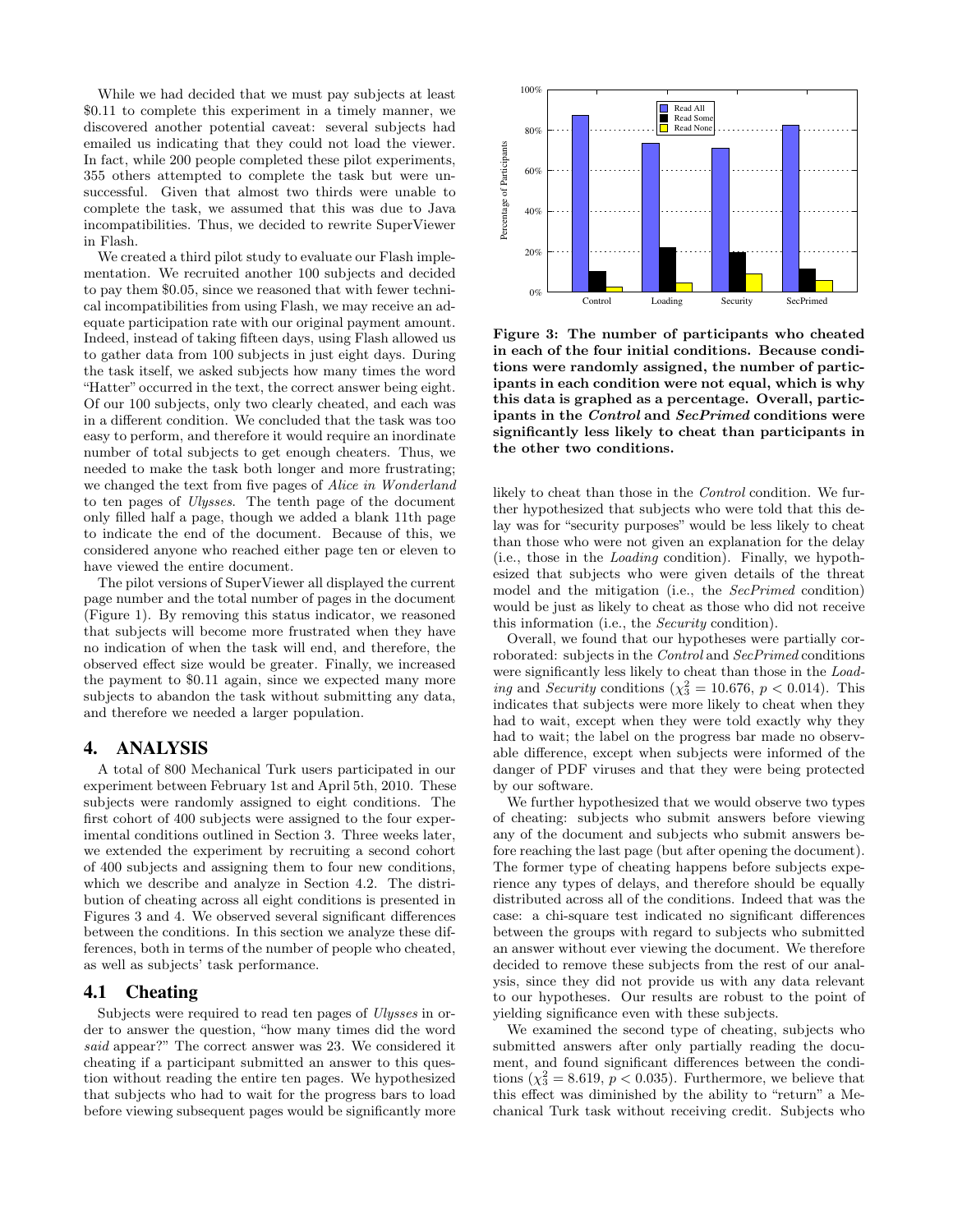did not wish to complete the task—but who also did not wish to cheat by entering an arbitrary answer without reading the entire document—had the ability to return the task. Unfortunately, Mechanical Turk does not give us the ability to view the data from participants who chose to return the task (nor did we think to instrument SuperViewer to collect this data), so it is unclear if a disproportionate number of participants returned the task in one condition over another.

## 4.2 Additional Conditions

Examining our first four conditions, we found that when participants were provided with a detailed security explanation for the delay, they were significantly more tolerant than participants who did not see a detailed explanation. This in and of itself does not prove that participants were more tolerant because we displayed a security explanation. It merely shows that without a specific explanation, participants were more likely to cheat. It is possible that providing a different detailed explanation unrelated to security may have yielded a similar effect. Likewise, it is entirely possible that if we changed the "Loading" label to represent something more concrete, participants may have behaved differently.

We also had concerns about the full effect of priming subjects in the SecPrimed condition. It can be argued that from the onset, we divided participants into two groups: securityprimed and not security-primed. The other conditions could then be interpreted as subgroups of the latter group. That is, from our initial experiment, it is unclear to what extent participants in the SecPrimed condition were influenced by the security priming versus the label on the progress bar. Thus, the effect of the priming information cannot be separated from the effect of the progress bar.

Finally, participants in the SecPrimed condition were exposed to progress bar labels that directly supported the priming information; the priming information informed them of new security features, while the delay was directly attributed to these security features through the progress bar labels. Thus, the effect may have been attributable to this link. We decided to further examine these open questions by creating four additional experimental conditions. Each of these new conditions was identical, with the exception of the introductory priming information (Figure 2) and the labels on the progress bars:

- Adjusting This condition was identical to the Loading condition (i.e., no priming information), however, we changed the labels on the progress bars from the ambiguous "Loading" to "Adjusting document width." The purpose of this condition was to examine whether participants were as likely to cheat with a unambiguous non-security delay explanation versus an ambiguous non-security explanation.
- AdjPrimed This condition was identical to the Adjusting condition, however, we added priming information similar to that shown in Figure 2. In this condition, we examined whether participants would be as likely to cheat when the non-security delay supports the non-security priming. In the introductory screen, participants were informed that SuperViewer includes a new feature to dynamically resize documents to better fit their screens. Thus, when the delay occurred, the labels that read "Adjusting document width" clearly supported this feature.



Figure 4: The number of participants who cheated in each of the additional four conditions. We observed no significant differences between these conditions. Overall, when compared with our initial four conditions, participants in the Control and SecPrimed conditions were significantly less likely to cheat than participants in any of the other six conditions.

- AdjSecure This condition was identical to the  $Ad$ justing condition, however, we added the same security priming information that we used in the SecPrimed condition. The purpose of this condition was to separate the effects of the security priming with the effect of the excuse for the delay. That is, from the SecPrimed condition, we only learned that the combination of the security priming and security label on the progress bar were effective; we did not previously determine the effect of the security priming by itself.
- Downloading This condition was identical to the Adjusting condition, however, we changed the wording on the progress bar to a second unambiguous nonsecurity explanation. The purpose of this condition was to confirm that there was nothing unique about the Adjusting condition, and that any similar unambiguous non-security explanation would have a similar effect.

The results from these conditions can be seen in Figure 4. As can be seen, we observed no statistically significant differences between these four conditions with regard to cheating. More importantly, when we compared all eight conditions (Table 1), we still observed significantly less cheating in the Control and SecPrimed conditions ( $\chi^2_7 = 14.782$ ,  $p < 0.039$ ). When we removed the participants who viewed none of the document before submitting an answer, our results were similarly robust  $(\chi^2_7 = 14.972, p < 0.036)$ . Thus, our experiment indicates that participants were significantly less likely to cheat only when they were primed for security and only when the explanation for the delay supported the security priming.

## 4.3 Task Performance

We examined the accuracy of subjects' responses, as well as the amount of time they spent performing the task to determine if there were any differences in their performance based on the conditions. We first examined the accuracy of subjects' answers, and found no significant differences between the four conditions. However, we did observe that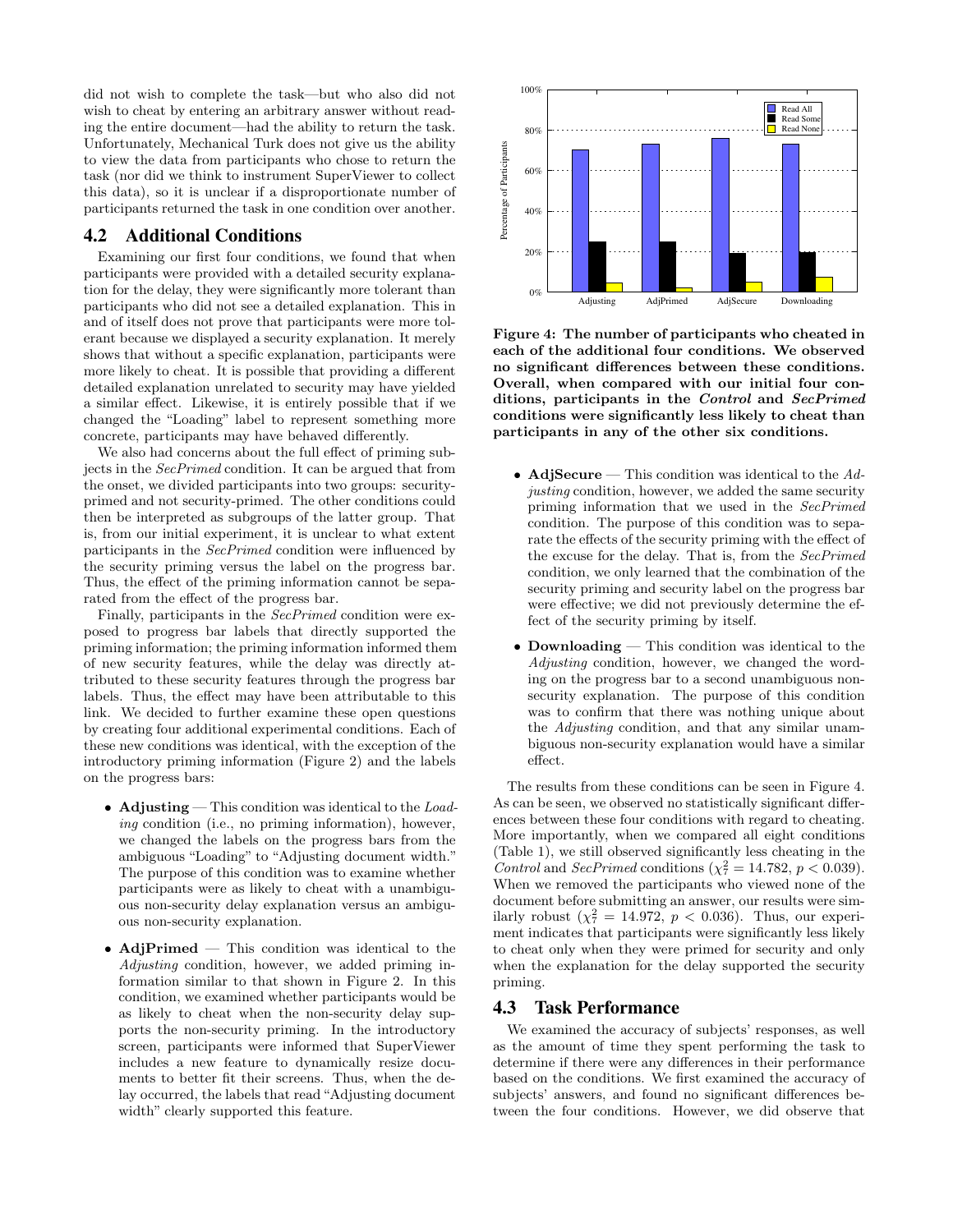| Condition   | N       | Total Time (s) | Time Per Page (s) | <b>Unique Pages</b> | <b>Total Pages</b> | Cheaters         |
|-------------|---------|----------------|-------------------|---------------------|--------------------|------------------|
| Control     | 119     | 447            | 50.9              | 9.68                | 19.26              | $(12.6\%)$<br>15 |
| Loading     | 91      | 485            | 56.6              | 8.71                | 13.33              | $24(26.4\%)$     |
| Security    | 87      | 514            | 63.4              | 8.47                | 12.20              | $(28.7\%)$<br>25 |
| SecPrimed   | $103\,$ | 517            | 56.9              | 9.43                | 14.22              | $(17.5\%)$<br>18 |
| Adjusting   | 88      | 427            | 55.8              | 8.44                | 11.59              | $(29.5\%)$<br>26 |
| AdjPrimed   | 100     | 474            | 56.8              | 8.98                | 12.90              | $(27.0\%)$<br>27 |
| AdjSecure   | 104     | 513            | 66.1              | 8.71                | 14.21              | $(24.0\%)$<br>25 |
| Downloading | 108     | 504            | 70.8              | 8.62                | 15.93              | $(26.9\%)$<br>29 |

Table 2: The number of subjects in each of the eight randomly-assigned conditions, the average time spent performing the task, the average reading time per page, the average number of unique pages viewed (out of a maximum of 11), the average number of total pages viewed, and finally the number of people who cheated by not reading the entire document before submitting a response.

| Condition   | N   | 0 Pages               | 1-9 Pages                  | 10-11 Pages             |
|-------------|-----|-----------------------|----------------------------|-------------------------|
| Control     | 119 | 3(2.5%)               | $12(10.1\%)$               | $104(87.4\%)$           |
| Loading     | 91  | $\overline{4}(4.4\%)$ | $\overline{20}$ $(22.0\%)$ | $\overline{67}$ (73.6%) |
| Security    | 87  | $8(9.2\%)$            | $17(19.5\%)$               | 62(71.3%)               |
| SecPrimed   | 103 | $6(5.8\%)$            | $12(11.7\%)$               | $85(82.5\%)$            |
| Adjusting   | 88  | $4(4.5\%)$            | $22(25.0\%)$               | $62(70.5\%)$            |
| AdjPrimed   | 100 | $2(2.0\%)$            | $25(25.0\%)$               | $73(73.0\%)$            |
| AdjSecure   | 104 | $5(4.8\%)$            | $20(19.2\%)$               | $79(76.0\%)$            |
| Downloading | 108 | $8(7.4\%)$            | $21(19.5\%)$               | $79(73.1\%)$            |

Table 1: The number of subjects in each condition who read none of the document, some of the document, or all of the document before submitting a response. We considered subjects in the first two categories to have cheated. Recall that we considered those who reached either page ten or eleven as completing the document, since the tenth page was half empty, while the eleventh page explicitly stated it was the end of the document.

across every condition, cheaters reported significantly different results from those who read the entire document  $(t_{758},$  $p < 0.0005$ ). Likewise, we observed that the distance of subjects' answers from the correct answer was inversely correlated with the number of unique pages they visited  $(r =$  $-0.543$ ,  $p < 0.0005$ ). That is, the more pages the subjects read, the closer their answers were to the correct answer.

We found no significant differences between the experimental conditions when we examined how long subjects spent reading each page. Across all conditions, those who cheated spent significantly less time on the task:  $t_{758}$  = 10.931,  $p < 0.0005$ . However, we did notice significant differences based on experimental condition when we examined how many pages subjects viewed. Table 2 depicts the average number of unique pages each participant viewed, as well as the average number of total pages (i.e., counting the same page multiple times if a participant revisited that page). When we examined the total number of pages subjects visited on average, we found that those in the Control condition revisited significantly more pages than those in the other conditions  $(F_{7,752} = 2.800, p < 0.007)$ .

#### 4.4 Exit Survey

After subjects completed the experimental portion of this study, we sent them an email offering them an additional \$0.50 in exchange for completing a survey on their opinions

| Condition   | N  | <b>Speed</b> | <b>Speed</b>     | Security     |
|-------------|----|--------------|------------------|--------------|
|             |    | Rating       | Concerns         | Concerns     |
| Control     | 63 | 4.38         | $6(9.5\%)$       | $5(7.9\%)$   |
| Loading     | 40 | 3.53         | 13(32.5%)        | 5(12.5%)     |
| Security    | 38 | 3.71         | $10(26.3\%)$     | $6(15.8\%)$  |
| SecPrimed   | 46 | 3.65         | $12(26.1\%)$     | $12(26.1\%)$ |
| Adjusting   | 56 | 3.63         | $24(42.9\%)$     | 7(12.5%)     |
| AdjPrimed   | 48 | 3.23         | $(43.8\%)$<br>21 | $6(12.5\%)$  |
| AdjSecure   | 55 | 3.33         | $(41.8\%)$<br>23 | $15(27.3\%)$ |
| Downloading | 64 | 3.45         | $30(46.9\%)$     | $3(4.7\%)$   |

Table 3: The differences in survey responses with regards to perceptions of speed and security during the experiment. The columns show the number of respondents in each experimental condition, their average response using a 5-point Likert scale to rate the speed of SuperViewer, and the number of respondents in each condition who explicitly mentioned performance or security concerns.

of SuperViewer. We received a total of 419 valid responses. After filtering out subjects who cheated by submitting an answer without ever opening the document, we were left with 410 responses. These respondents claimed to be 273 men and 137 women, with 79% of our respondents holding a college degree or higher. It should be noted that all demographic data was self-reported and unverified, and therefore it may not representative of reality. Likewise, survey respondents were self-selected from our population of experimental subjects, and therefore may not be representative of the entire population. However, we observed no significant differences with regard to demographics between any of the conditions. Additionally, the proportion of cheaters who responded to our survey did not differ significantly from the proportion of cheaters who participated in our experiment. Of these 410 respondents, 82 of them (20.0%) cheated during the experiment by submitting a response after only partially reading the document.

On the first page of our survey, we asked respondents to report their overall impressions of SuperViewer using a 5-point Likert scale. We also asked respondents to rate several factors that contributed to this impression: ease of use, color, look and feel, speed, and security features. Using an ANOVA, we observed a significant difference between the conditions when it came to perceptions of speed  $(F_{7,402} = 7.285, p < 0.001)$ . Upon performing post-hoc anal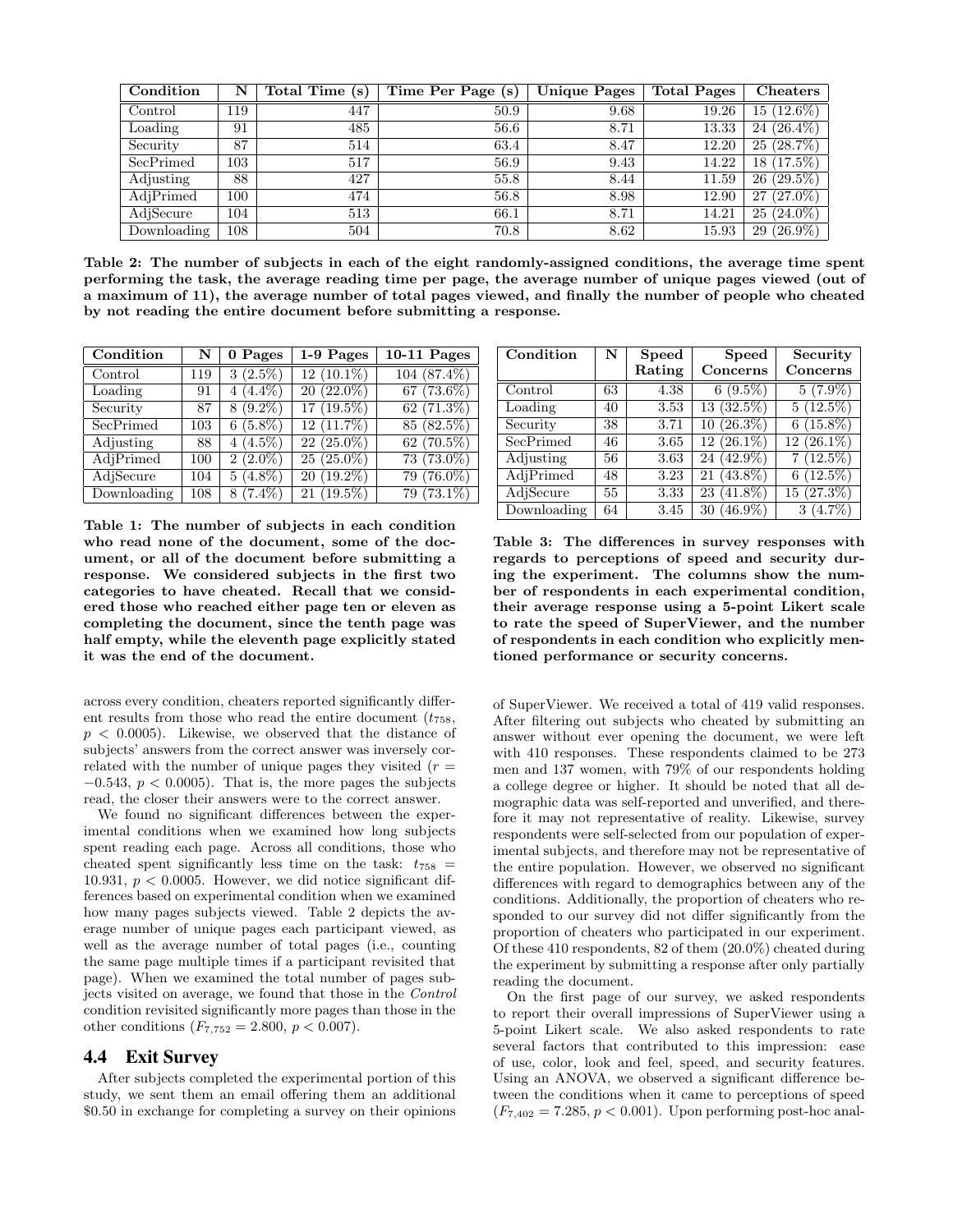ysis using Tukey's adjustment for multiple testing, we found that people in the Control condition rated speed significantly higher than those in the *Loading* ( $p < 0.048$ ), *AdjPrimed*  $(p < 0.0005)$ , and  $AdjSecure$   $(p < 0.001)$  conditions. These findings were expected, since those in the Control condition were not subjected to additional waiting times. After our initial experiment, we also found significant differences between the Control, Security, and SecPrimed conditions, but these differences disappeared after we doubled the number of conditions. The average ratings are displayed in Table 3. Despite the differences in speed, we noticed no difference between the conditions regarding the impact of security features on respondents' overall opinions of SuperViewer. Over 50% of respondents said that "ease of use" was the primary factor that influenced their overall opinion of SuperViewer, which was consistent across the eight conditions.

When we asked subjects what they disliked most about SuperViewer, 139 of them (33.9%) said something about performance or the time it took to load each page:

- It was very slow.
- Pages a little slow to load.
- Loading a page with "security features" took an obscene amount of time.
- The loading time of the security features.

We performed a chi-square test to examine whether a dislike for the speed was predominant in any of the experimental conditions. Significantly fewer people in the Control condition reported speed as being the source of their dislike  $(\chi^2_7 = 29.399, p < 0.005)$ . Thus, it is likely that this effect was in response to the presence of the progress bars in all seven experimental conditions. The breakdown of these responses are displayed in Table 3.

We asked subjects whether they felt there was a danger viewing the document with SuperViewer and to rate that danger using a 5-point Likert scale. We noticed that 64 of the respondents (8%) said that they had no idea and therefore could not rate the danger. We therefore removed these respondents when we analyzed this question. We observed significant differences between the eight conditions with regard to subjects' perceived dangers  $(F_{7,338} = 3.692, p <$ 0.001). Upon performing post-hoc analysis using Tukey's adjustment for multiple testing, we found that this difference was due to respondents in the SecPrimed condition rating the danger significantly higher than respondents in the *Control* condition ( $p < 0.030$ ). As a follow-up question, we asked respondents to describe any concerns that they had during the experiment. We observed that those who were primed for security concerns—the SecPrime and AdjSecure conditions—were more than twice as likely to raise security concerns than those in the other conditions ( $\chi^2 = 20.016$ ,  $p < 0.006$ . Some of these concerns included:

- Security is my major concern here. Is it really safe to view PDF?
- Wasn't sure if it contained a virus.
- I was a bit concerned when it ran a (sort of) virus scan before displaying the text.
- What if there is a virus attached to the PDF file?

Our results indicate that the security priming prompted participants' security concerns. However, those in the AdjSecure condition were almost twice as likely to cheat than those in the SecPrime condition. This indicates that once security concerns were raised, participants were more likely to accept the delay when believed it was designed to address their security concerns. Likewise, participants in the Security condition cheated because they were not primed for security; they did not have increased security concerns and therefore did not care about the mitigation.

# 5. DISCUSSION

Our experimental findings were slightly different than what we expected. In the physical world, people must undergo various security mitigations of questionable effectiveness, all the while remaining fairly complaisant. Schneier has written at length about "security theater," security measures that have no security value other than demonstrating to the public that something is being done [32]. Photo identification is checked at office buildings to compare visitors to non-existent watch lists, liquids are banned from airplanes despite evidence that attacks using liquid explosives are impractical, and soldiers with unloaded weapons are placed in prominent public places. Yet the public in general is fairly tolerant of these ineffective security measures, even though they are inconvenient both in terms of time and cost. While the TSA arguably causes more visible inconvenience and delay than most U.S. government agencies, elected representatives do not receive enough constituent complaints for them to actually change policy. In fact, it is likely that investment in technologies such as full body scanners is done mainly to ease perceptions of security, rather than to increase actual security [4]. This lead us to hypothesize that humans may be tolerant of these inconveniences at the mere mention of "security," whether rational or not.

In this section we explore how our hypotheses compared with the data we collected. We discuss several possible explanations for participants' behaviors and explain the greater applications for research in this area. Finally, we discuss some of this study's shortcomings and outline future work in this area.

## 5.1 Explanations

Our initial motivation for the contrast between the Security and SecPrimed conditions was to examine the role of bounded rationality when people tolerate the security delays. Those in the Security condition had no rational reason to tolerate the delay, since no explanation was given other than the ambiguous "security scan" label on the progress bar. Whereas those in the SecPrimed condition were given a plausible explanation for the security scan. If no significant differences were detected, we hypothesized that this would be due to bounded rationality: participants would not need to understand the security explanation to comply. Based on the parallels between our experiment and previous work on soft paternalism and bounded rationality, we did not expect to observe a statistically significant difference in behaviors between these two conditions. We were surprised that this was not the case.

Taken at face value, our results indicate that when given a valid explanation for a security delay, people will tolerate it. While at the same time, without a plausible explanation or without an understanding of the threat model, people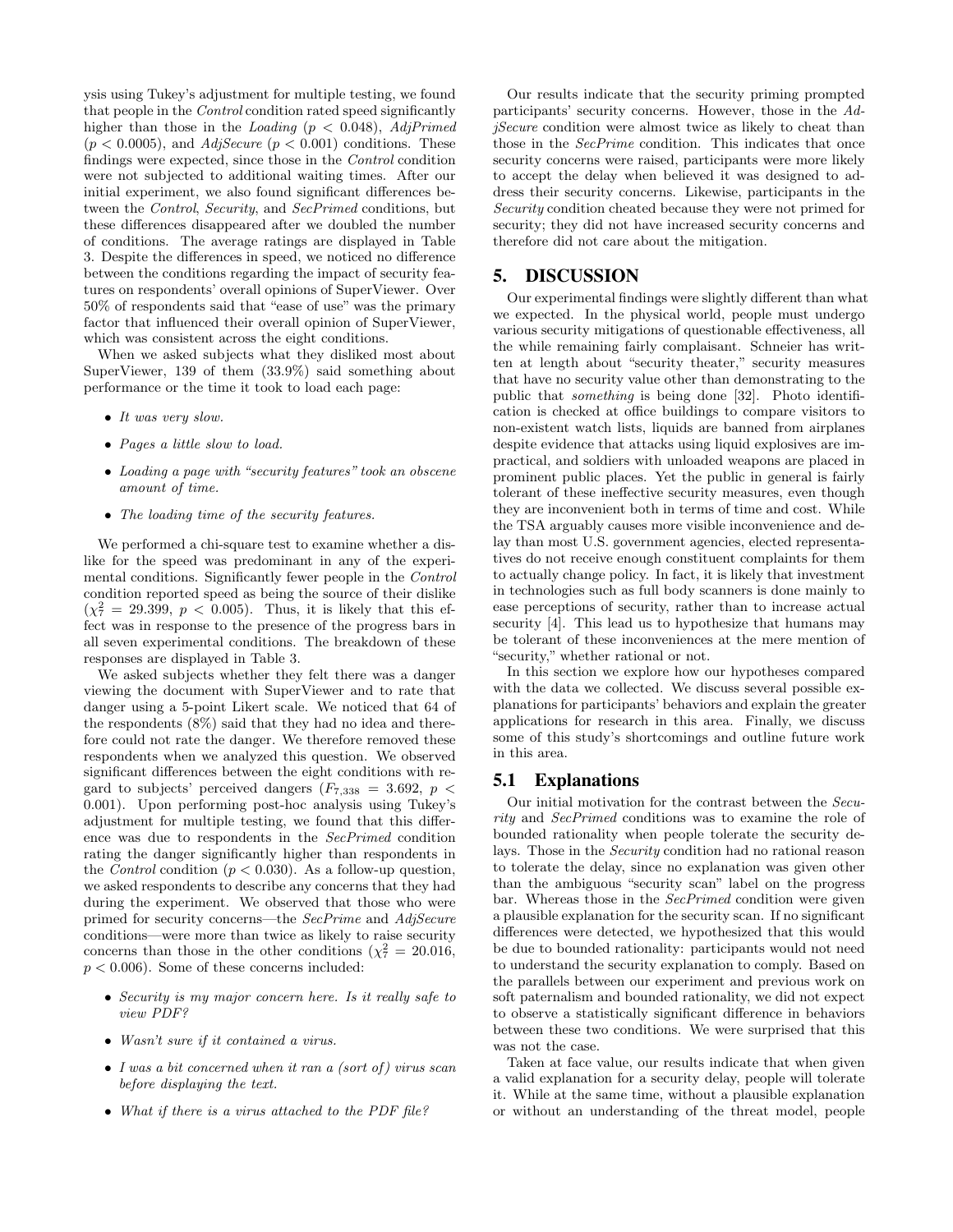will not tolerate the same delay regardless of whether they are told it is for "security purposes." We believe there are several possible explanations for these results.

## *5.1.1 Habituation*

Computer security concerns have grown to prominence in recent years, such that even casual users must interact with security mitigations. Users are told to keep antivirus software up to date, to visit only secure websites denoted by a lock icon, and to think critically about the software they install. Yet from users' perspectives, they see a large quantity of computer security mitigations, but a fairly low attack rate. This calls into question whether these mitigations are worth the cost to users [16]. In the case of SSL warnings, one of the most noticeable user-facing computer security mitigations, the false positives dwarf the actual positives. Users become habituated to ignoring security warnings because the warnings either do not explain the risks and the threat model, or they use jargon such that users do not comprehend them [12,33]. Thus, users become habituated to many computer security mitigations because they see them so frequently and rarely associate them with consequences.

Due to habituation, users ignore security mitigations when they do not understand risks. This may explain the lack of differences when comparing the Security condition with the other non-security conditions. When users were forced to wait for an arbitrary security check that they did not understand, they did not believe they were in any danger. In the exit survey, 26% of the participants in the SecPrimed and AdjSecure conditions mentioned security concerns, over 65% more than those in the Security condition. Thus, it is possible that without highlighting a specific threat, users are habituated to computer security messaging. It is not clear whether this is actually different from behaviors in the physical world; humans are much better at conceptualizing physical world threat models than online threat models.

#### *5.1.2 Reciprocity*

Another possible explanation for the lack of cheating among participants in the SecPrimed condition is that they felt more obliged to complete the task than participants in the other conditions. Since these participants were told about the threat model and how our software was protecting them, they may have felt like they owed us something in return, since we were performing a service on their behalf. We observed that participants in the seven experimental conditions all ranked the speed of the program as significantly worse than those in the Control condition. This correlates with seeing the progress bar before viewing each page. However, participants in the SecPrimed condition, while just as annoyed as those in the other experimental conditions, were more likely to read through to the end of the document.

#### *5.1.3 Sunk Costs*

In Section 4, when we observed no significant differences with regard to the amount of time taken, we adjusted participants' completion times to account for the amount of time they had to wait in each condition. That is, we were measuring the amount of time participants spent reading the documents, which did not include the amount of time they spent waiting. We did this because the waiting time was artificially created by us. However, when we factor this waiting time back into each condition, we found significant differences  $(F_{7,752} = 2.234, p < 0.030)$ . Those in the *SecPrimed* condition spent significantly more time in total than those in the *Control* condition ( $p < 0.046$ , post-hoc analysis using Tukey's correction for multiple testing).

This may explain why those in the SecPrimed condition did not cheat any more than those in the Control: participants in the former condition had invested almost 40% more time to complete the task! Thus, the sunk time cost may have dissuaded them from abandoning the task. However, this explanation is less plausible since those in the SecPrimed condition did not spend significantly more time than those in the other experimental conditions where cheating was significantly more abundant.

## 5.2 Applications

The study presented in this paper and its results have several immediate applications, both for computer security and public policy.

## *5.2.1 Security Messaging in Software Systems*

Previous work [33] has shown the importance of security warnings in software systems in leading people to adopt secure behavior. The present study shows that, in addition to making systems more secure, good advance warning systems that clearly explain the rationale for a design choice, also render the system considerably more psychologically acceptable, and make people more likely to tolerate the security choices made for them "under the hood" when these come at a cost.

#### *5.2.2 Alpha Testing Security Features*

Security features are best tested by a large number of users, as the multiplication of different use cases across a varied user pool can uncover a number of vulnerabilities that would be harder to observe with a limited amount of testing. The novel contribution of our study is to show that alpha testing (similar to pilot studies in a usability context) is also of utmost importance to gauge the psychological acceptability of security mitigation mechanisms. Performing these types of studies is also extremely cost effective: between our pilots, the experiment, the bonus survey payments, and the fees to Amazon, this study cost under \$350 (beyond the researchers' time). In this manner, scientific results can be used to guide engineering decisions.

As a case in point, consider the relatively complex set of warnings that have to be bypassed to accept a self-signed certificate in Firefox 3. The original beta versions of Firefox 3 contained a 11-step bypass mechanism, which, while marginally increasing security, also utterly annoyed users. Eventually, the bypass mechanism was reduced to a more manageable 4-step process, which is still perceived as too lengthy and impractical given the number of self-signed certificates in circulation [33]. Alpha testing could have helped to spot the problem before Firefox 3 was beta-released, which would have avoided public embarrassment, while leading the Firefox developers to focus on designing a better SSL warning system.

#### *5.2.3 Scareware Defenses*

An unfortunate consequence of the results we have obtained is that scareware – the tactic of coercing victims into installing fake anti-virus or anti-spyware mechanisms that in fact contain attack code – appears like a very viable strategy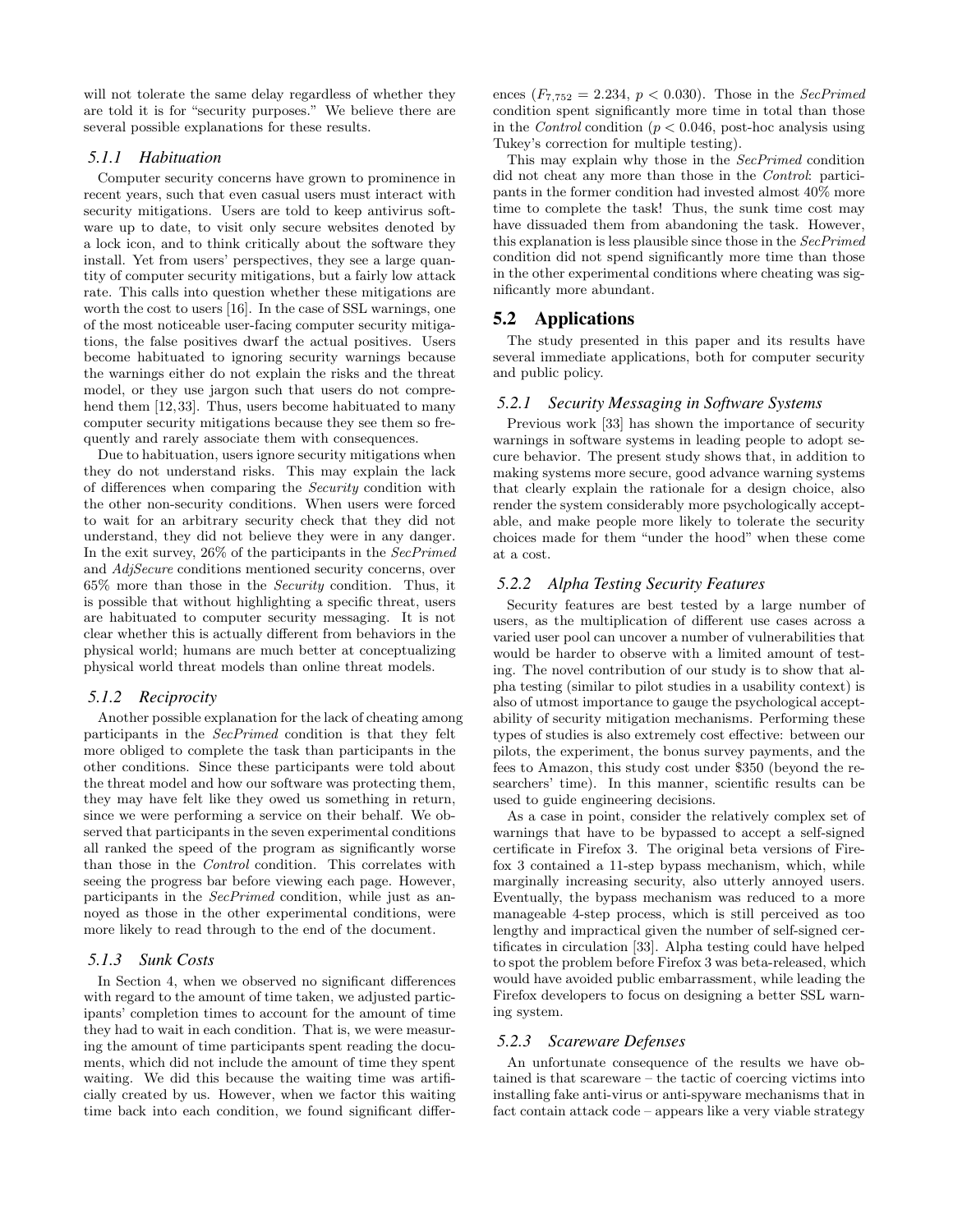for malicious entities. While this result is not surprising, our current work helps quantify the strength of the psychological bias we have to combat when devising defenses against scareware. The more convincing the messaging chosen by the attacker, the more likely the user is to tolerate "odd" behavior from the software installed, so long as the user believes that the behavior is the cost of being protected from a potential risk. Figuring out how to counter this bias opens a whole new avenue of research.

# *5.2.4 Public Policy Applications*

Beyond the software realm, the study seems to confirm that, by calling on people's fears, one may improve the psychological acceptability of any action typically considered as annoying. This shows why Schneier's "security theater" [32] may actually indirectly contribute to security, albeit in a different realm than what it is supposed to originally protect. While the security measures deployed in airports may be very ineffective against people managing to smuggle dangerous materials onboard an airplane, they help pacify the vast majority of the population that has to stand in line, often times in uncomfortable positions. In other words, these security measures, however questionable they may be in terms of actual protection provided, are likely effective at performing crowd control, which in turn improves the overall security of the environment. It is likely that similarly long lines and intrusive procedures within airports may not garner the same level of compliance. Within the context of security, our results corroborate Langer et al.'s results showing that people tend to be compliant with requests when given a rationale, rational or not. However, our results diverge from Langer et al.'s when security is not related to the request [21].

## 5.3 Caveats

We collected data from a total of 800 participants in our experiment. Of these, a total of 189 cheated by submitting a response without reaching the end of our document. Forty of these cheaters submitted responses without ever reaching the first page of the document. During our first cohort of 400 participants, where we examined the security conditions, we examined our web server logs and discovered that 55 additional participants had begun our task but chose not to submit a response. Unfortunately, we cannot determine the conditions to which these 55 were assigned. We do know that all 455 were randomly assigned to one of the the four initial conditions. However, it is possible that participants in one of these conditions was more likely to return the task incomplete than participants in the other conditions. But given that there were no significant differences regarding how the remaining 400 participants were split between the four groups, we find this explanation unlikely. At the same time, given the lopsided demographic data that we gathered from the exit survey, it is likely that some self-selection bias impacted our study.

We recruited our second cohort of 400 participants almost three weeks after finishing collecting data from our first cohort. Because all eight conditions were not assigned in parallel, and because we did not think to run a second control condition in the second cohort, it is possible that our two cohorts came from two exogenous populations. While this is possible, we find it highly improbable given that the demographic data did not differ significantly between the two cohorts.

# 5.4 Future Work

In this paper we highlighted some interesting initial findings with regard to users' tolerance of security delays. We believe that studies in this area are a crucial missing step in the software development process as well as in the computer security community as whole. A security mitigation may solve a specific security problem, but if users are unwilling to accept the time cost associated with it, it has not solved the problem. However, our study was not without its caveats. We have several future experiments planned to refine our results and to pursue new questions in this area.

#### *5.4.1 Determining Maximum Tolerance*

In this experiment we showed that those in the primed condition were no more likely to cheat than those in the control condition. However, differences may still exist with regard to how much of a delay participants will tolerate. We have several experiments planned to examine these upper bounds. In one experiment, we expect to randomly vary the amount of time it takes for the pages to load (though remaining constant on a per-participant basis). This will allow us to use a regression to calculate the upper limit of how long participants are willing to wait in each condition.

In another experiment, we expect to increase the number of pages in the document by several orders of magnitude. By making the document unbearably long, everyone will be forced to abandon the task at some point. We will measure the point at which participants abandon the task in reference to their randomly assigned condition.

#### *5.4.2 Latency vs. Bandwidth*

The security mitigations that we modeled in this experiment are high latency in nature: participants were interrupted and had to pause their current task until the mitigation had completed running. Once complete, participants were free to resume their task at full speed until they were interrupted again. Other types of security mitigations are high bandwidth in nature: users are not interrupted, but the speed at which they can perform their tasks is noticeably decreased. We expect to perform experiments in this area as well, in order to further explore the types of slowdowns that are likely to be tolerated.

One particular example is the Tor project. Tor is an anonymous proxy network that uses onion routing [10]. One disadvantage of onion routing is that the level of privacy is directly proportional to the number of hops that packets must traverse. Obviously, this means that privacy comes at a time cost. This creates profound design decisions for Tor's designers when it comes to specifying default configurations. However, these decisions can be made easier with a better understanding of how much delay users are willing to tolerate in the name of increased privacy. Köpsell performed a similar study on user tolerance of delays when using the AN.ON anonymous network and found a linear relationship between participant fall-off and increases in delay times [20]. However, in his experiment, it is unclear whether the study participants understood that the delay was correlated with an increase in privacy.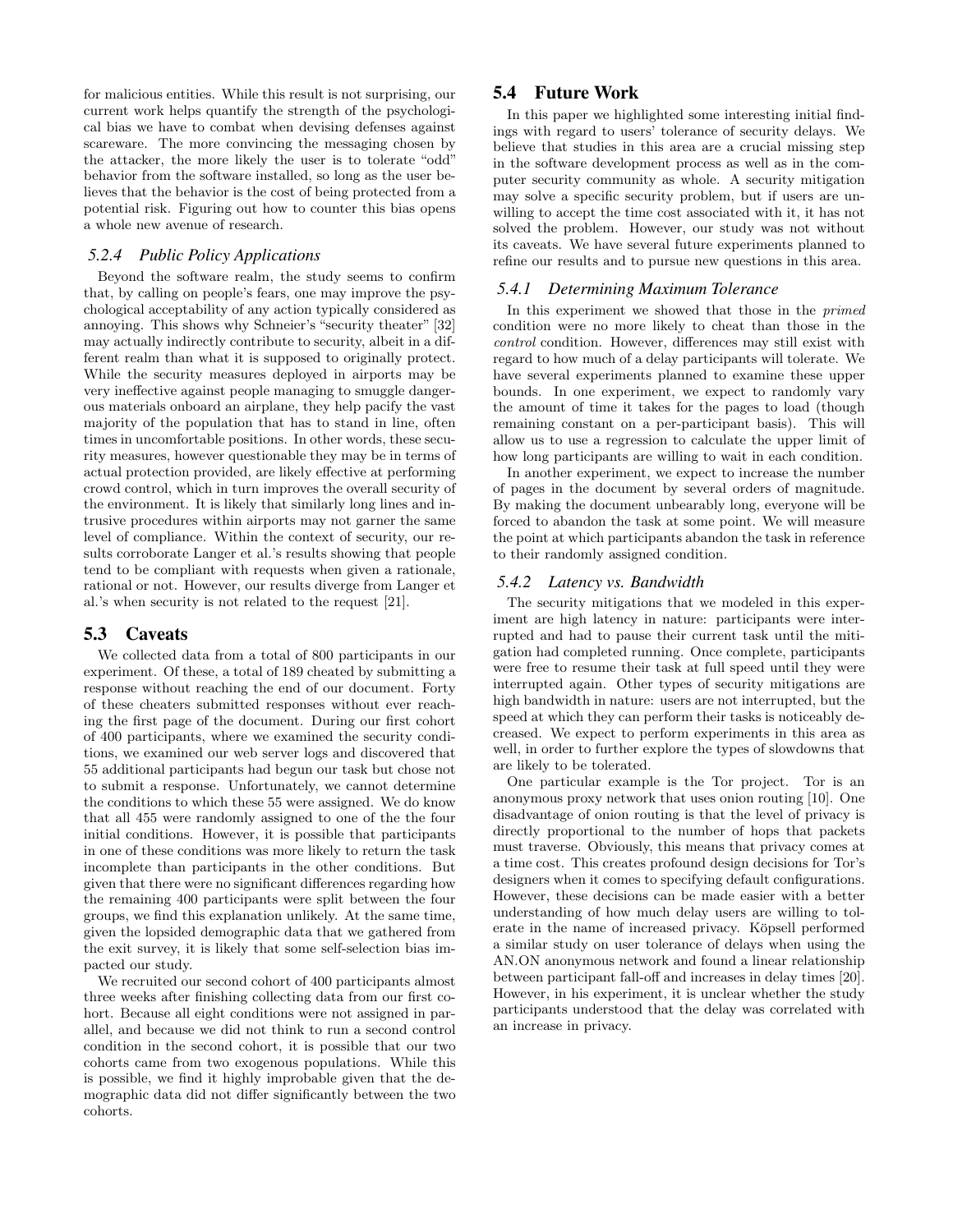## 6. ACKNOWLEDGMENTS

This work was supported by NSF grants CT-0830945 and CNS-0627310. The authors would also like to thank Lorrie Cranor and Erin Krupka for their input during the early stages of this work.

## 7. REFERENCES

- [1] A. Acquisti. Privacy in Electronic Commerce and The Economics of Immediate Gratification. In Proceedings of the 5th ACM Conference on Electronic Commerce, pages 21–29. ACM, 2004.
- [2] A. Acquisti. Nudging Privacy: The Behavioral Economics of Personal Information. IEEE Security and Privacy, 7(6):82–85, 2009.
- [3] F. Asgapour, D. Liu, and L. J. Camp. Risk communication in computer security using mental models. In the 2007 Workshop on the Economics of Information Security (WEIS), Pittsburgh, PA, 5-6 June 2007.
- [4] E. Berman and L. Heger. Scanners Help Economy by Warding Off Fear of Flying. http://www.cnn.com/2010/OPINION/02/08/Berman. terrorism.scanners/index.html, February 8 2010.
- [5] J. Brustoloni and R. Villamarín-Salomón. Improving Security Decisions with Polymorphic and Audited Dialogs. In Proceedings of the 3rd Symposium on Usable Privacy and Security, pages 76–85. ACM, 2007.
- [6] J. Condit, M. Harren, S. McPeak, G. C. Necula, and W. Weimer. CCured in The Real World. In PLDI '03: Proceedings of the ACM SIGPLAN 2003 Conference on Programming Language Design and Implementation, pages 232–244, New York, NY, USA, 2003. ACM.
- [7] C. Cowan, C. Pu, D. Maier, J. Walpole, P. Bakke, S. Beattie, A. Grier, P. Wagle, Q. Zhang, and H. Hinton. StackGuard: Automatic adaptive detection and prevention of buffer-overflow attacks. In Proc. 7th USENIX Security Conference, pages 63–78, San Antonio, Texas, January 1998.
- [8] L. Cranor and S. Garfinkel. Security and Usability: Designing secure systems that people can use. O'Reilly Media, Inc., 2005.
- [9] M. Dalton, H. Kannan, and C. Kozyrakis. Raksha: A flexible information flow architecture for software security. In ISCA '07: Proceedings of The 34th Annual International Symposium on Computer Architecture, pages 482–493, New York, NY, USA, 2007. ACM.
- [10] R. Dingledine, N. Mathewson, and P. Syverson. Tor: The Second-Generation Onion Router. In Proceedings of the 13th USENIX Security Symposium, August 2004.
- [11] M. Dowd and A. Sotirov. How to impress girls with browser memory protection bypasses. In BlackHat Briefings Las Vegas, 2008.
- [12] S. Egelman, L. F. Cranor, and J. Hong. You've been warned: An empirical study of the effectiveness of web browser phishing warnings. In CHI '08: Proceeding of The 26th SIGCHI Conference on Human Factors in Computing Systems, pages 1065–1074, New York, NY, USA, 2008. ACM.
- [13] H. Etoh. GCC Extension for protecting applications from stack-smashing attacks (ProPolice).

http://www.trl.ibm.com/projects/security/ssp/, 2003.

- [14] D. F. Galletta, R. Henry, S. McCoy, and P. Polak. Web site delays: How tolerant are users? Journal of the Association for Information Systems, 5(1), 2004.
- [15] J. Grossklags, N. Christin, and J. Chuang. Secure or insure? A game-theoretic analysis of information security games. In Proceedings of the 2008 World Wide Web Conference (WWW'08), pages 209–218, Beijing, China, Apr. 2008.
- [16] C. Herley. So Long, and No Thanks for The Externalities: The rational rejection of security advice by users. In NSPW '09: Proceedings of The 2009 New Security Paradigms Workshop, pages 133–144, New York, NY, USA, 2009. ACM.
- [17] M. Jakobsson. Experimenting on Mechanical Turk: 5 How Tos. http://blogs.parc.com/blog/2009/07/ experimenting-on-mechanical-turk-5-how-tos/, July 2009.
- [18] R. W. M. Jones and P. H. J. Kelly. Backwards-Compatible Bounds Checking for Arrays and Pointers in C Programs. In Distributed Enterprise Applications, pages 255–283, 1997.
- [19] A. Kittur, E. H. Chi, and B. Suh. Crowdsourcing User Studies with Mechanical Turk. In CHI '08: Proceeding of The Twenty-Sixth Annual SIGCHI Conference on Human Factors in Computing Systems, pages 453–456, New York, NY, USA, 2008. ACM.
- [20] S. Köpsell. Low latency anonymous communication how long are users willing to wait? In G. Müller, editor, Emerging Trends in Information and Communication Security (ETRICS), volume 3995, pages 221–237, 2006.
- [21] E. Langer, A. Blank, and B. Chanowitz. The Mindlessness of Ostensibly Thoughtful Action: The Role of "Placebic" Information in Interpersonal Interaction. Journal of Personality and Social Psychology, 36(6):635–642, 1978.
- [22] G. Loewenstein and E. Haisley. The Economist as Therapist: Methodological ramifications of 'light' paternalism. In A. Caplin and A. Schotter, editors, The Foundations of Positive and Normative Economics: A Handbook, pages 210–245. Oxford University Press, USA, 2008.
- [23] S. McCamant and G. Morrisett. Evaluating SFI for a CISC architecture. In 15th USENIX Security Symposium, pages 209–224, Vancouver, BC, Canada, August 2–4, 2006.
- [24] Microsoft Corporation. IE8 Security Part 1: DEP/NX Memory Protection. http://blogs.msdn.com/ie/ archive/2008/04/08/ie8-security-part-I\_3A00\_ -dep-nx-memory-protection.aspx, 2008.
- [25] S. Milgram. Behavioral Study of Obedience. Journal of Abnormal and Social Psychology, 67:371–378, 1963.
- [26] F. F.-H. Nah. A study on tolerable waiting time: how long are web users willing to wait? Behaviour  $\mathcal B$ Information Technology, 23(3):153–163, 2004.
- [27] H. Ozdoganoglu, T. Vijaykumar, C. E. Brodley, B. A. Kuperman, and A. Jalote. SmashGuard: A Hardware Solution to Prevent Security Attacks on the Function Return Address. IEEE Transactions on Computers, 55:1271–1285, 2006.